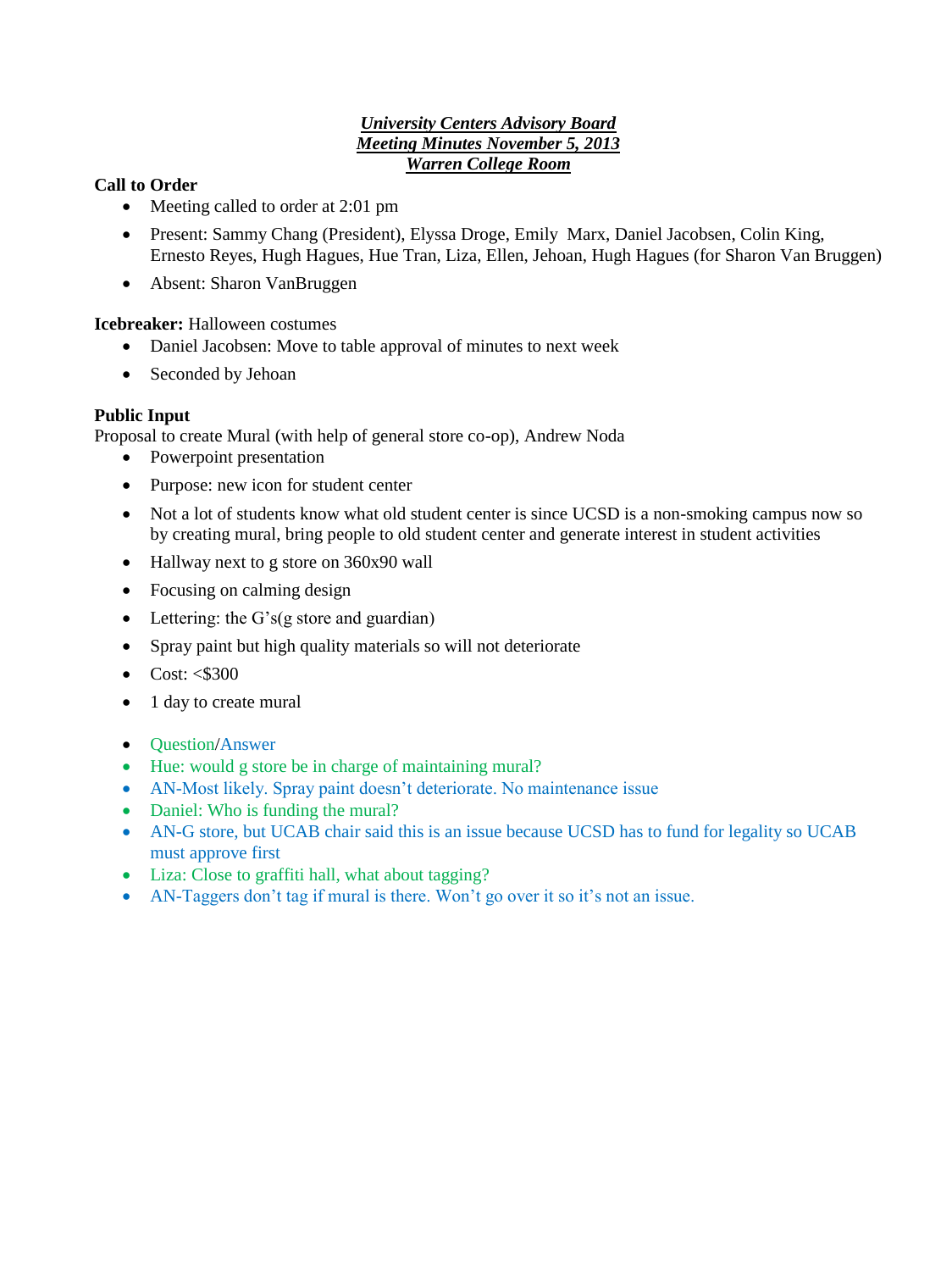- Emily: "Before you die" wall in same place?
- AN- Chair said there were plans but no progress on it, so Andrew wants to "steal" position
- Ellen: Why can't g store pay?
- AN-Seen as property of g store, and if space is needed later, mural is part of community not just g store's.
- Jehoan: Sketch of what it might look like?
- AN-No sketch yet. Wanted approval first and will present later.

The Treble Singers at UCSD: Holiday Show

- All female acappella group
- \$325 for tech free for fall concert
- Flyers, budget, and tech form provided
- Sing jazz, classical, pop
- 5 accapella groups
- $\bullet$  1.5 hr show
- Alumni will perform also
- Liza: Where?
- Porters Pub
- Sammy: Any additional funding?
- $\bullet$  No
- Colin: actively publicized in SD community?
- Yes through FB group, and at SDSU
- Predicted hrs?
- 5-7 pm. Tech set up from 3-5. 7-8:30 is the performance
- Attendance?
- $\bullet$  100 people last year. This year predicted  $\sim$ 120.
- Ellen: If no funding from UCAB, how will you pay?
- We must also pay for security and flyers and programs by fundraiser, so will fundraise for tech fee also.
- Jehoan: AS Funding is the only place you have asked?
- Yes

#### **Chair Report, Samuel Chang**

- At Large member interviews-Results by next Tuesday
- Current master space agreement/ current default notice-sent previous to meeting so you have in records. If any questions, you can refer to it.
- Current notices-see above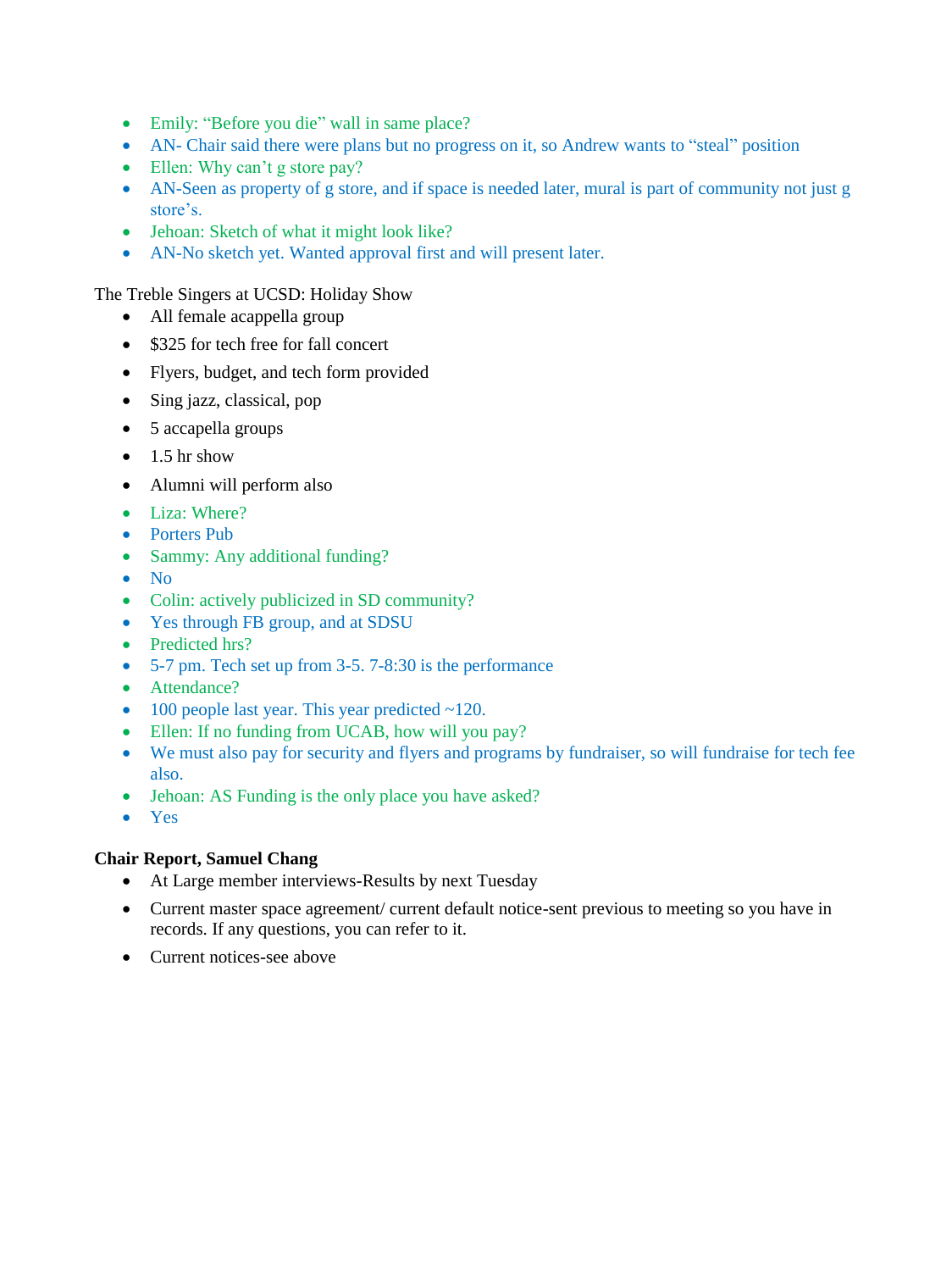Budget committee-Sent out already. To look at past trends (what has changed what needs to be changed). Define every term in budget. Glossary or appendix of terms and create budget for next year.

## **Vice Chair Report, Elyssa Droge**

- Charter/Bylaw committee-for availability, start next week
- Watch out for emails

### **Hugh Hagues, Assistant Director of Retail Operations**

*Coffee Presentations Schedule* 

- Potential coffee vendor candidates: Starbucks, Java City, Coffee Bean and Tea Leaf
- License agreements-University may purchase license to operate its own coffeeshop
- Starbucks-public company, stock price high 80s
- Coffee Bean and Tea Leaf and Java City are private-Harder to get info
- High sales-so Starbucks is number 91 for global brands, but 37 on global green brands
- Starbucks-highest revenues and most branched out
- Java City-Used to own 30 stores but sold them...still supply to over 3000 locations(no company owned stores)
- UCSD would own the store, not Starbucks
- Starbucks License fee: 30,000+9% ongoing
- Starbucks already present on 2 UC campuses
- Irvine 1.45 mil in sales/year
- Davis 1.2 mil in sales/year
- Coffee bean and Tea Leaf in UCR
- Java City supplies to UCR
- Colin: Should we wait to hear until more info from Java City and Coffee Bean and Tea Leaf? Well, amount of info is relative and subjective. Starbucks has more info on internet
- Sustainability: Starbucks (8.1% FT Certified, 84% Café practices), Coffee Bean and Tea Leaf(top 1% of leaves in locations less than 6000 in elevation…Direct Trade Coffee house[may be superior because pay more money to farmer but can never be 3rd party certified, thus cannot be present on campus fair trade]) Java City(majority of beans are uncertified)
- Java City-eco grounds(could sell at coffee shop on UCSD using Java City beans) but only 6/30 would qualify under our fair trade policy
- Jehoan: For Starbucks only 8% of what they have can be sold because of fair trade? No because café practices (other 84%) is similar to fair trade but more robust, so it is approved. The Policy currently only accepts fair trade and café practices.

Question/Answer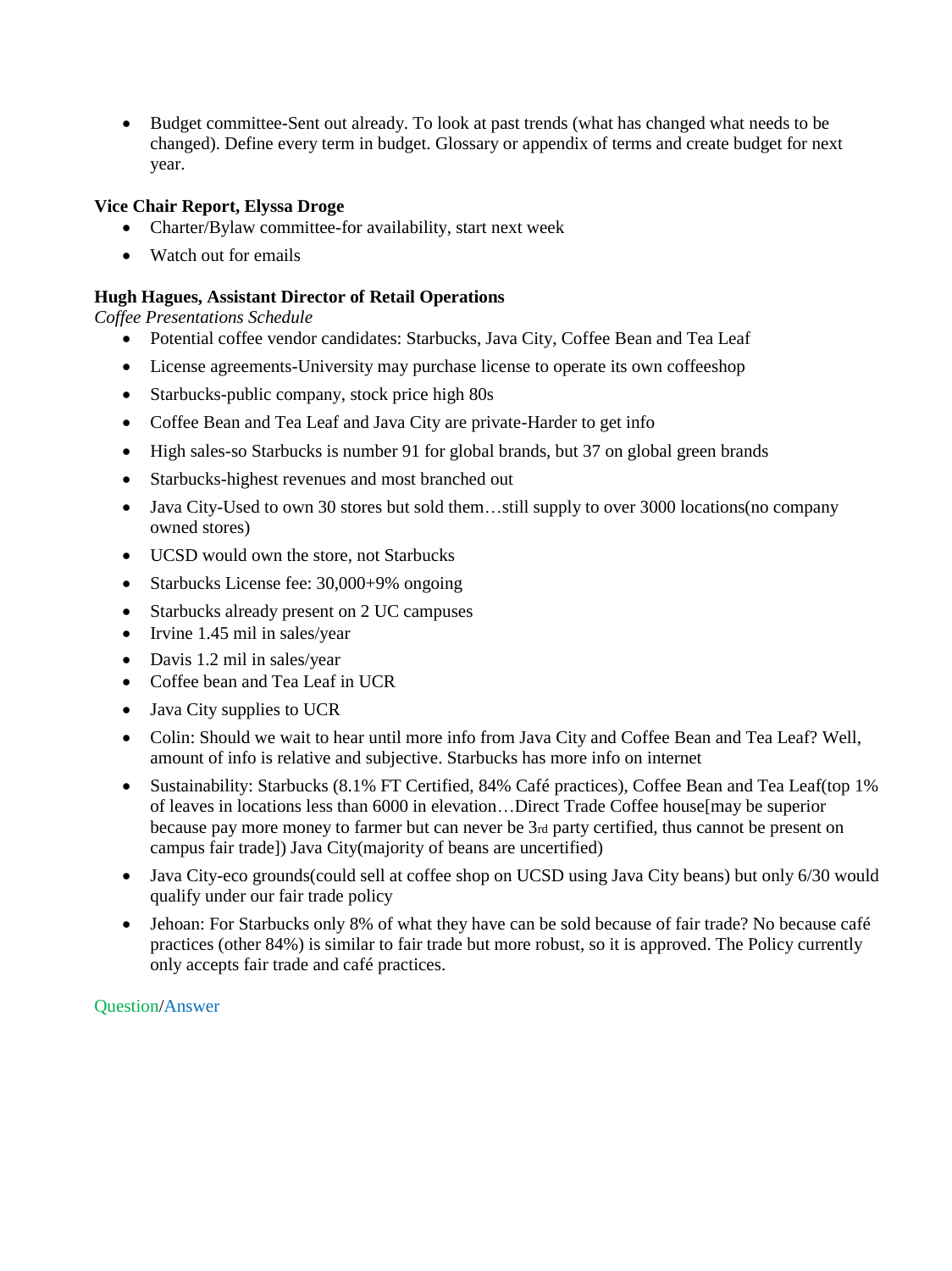- Jehoan: Revenue or profit?
- HH-Revenue. 1.5 million gross/ year
- Hue: One license per location or can we expand?
- HH-Don't know, probably only one location
- Colin: Why is café practices allowed but rainforest alliance is not?
- HH-Dependent on fair trade committee, nothing we can do for now
- Louis: Since it's our license, would dining dollars be accepted?
- HH-No you can only use triton cash since we are not HDH
- Louis: We already have Starbucks coffee served in markets, why would they buy Starbucks in store?
- HH-It's a different model and University Centers receives revenue
- Ellen: Can use gift cards
- Liza: Targets people that cannot use dining dollars or professors and has meal items and other things. Plus, the coffee tastes different.
- Sammy: Peets and Perks also doing well, adding Starbucks would not affect because of location
- Hugh: This campus is big enough for all these coffee shops
- Liza: Are Davis and Irvine also licensed?
- HH-Will check
- Liza: Java City-Since they don't have stores what products sold there?
- HH briefly displayed Java City powerpoint presentation
- HH-Average check(average transaction) of Java City is ~\$3.95 compared to Starbucks ~\$6
- Jason: Is there a time limit on license for Java City?
- HH-Will check
- Emily: What type of support would Starbucks offer?
- A lot, highly recommend to take advantage of it. Same sustainable materials that Java City has.
- Ellen: When is Starbucks presentation?
- HH-Willing to come in next week
- Ernesto: In terms of sustainability, what is the possibility of expanding to rainforest alliance and others because coffee bean has no chance as of now?
- HH-Getting the votes is what matters. Corporations abuse green words (greenwashing), so unless third party certified and verified, the committee would be unlikely to vote to expand the scope. Those are the key factors to expanding scope
- Jehoan: Would Java City be able to come present?
- HH-Yes they were here last week, but willing to come down again
- RFP
- Café Roma- continue with it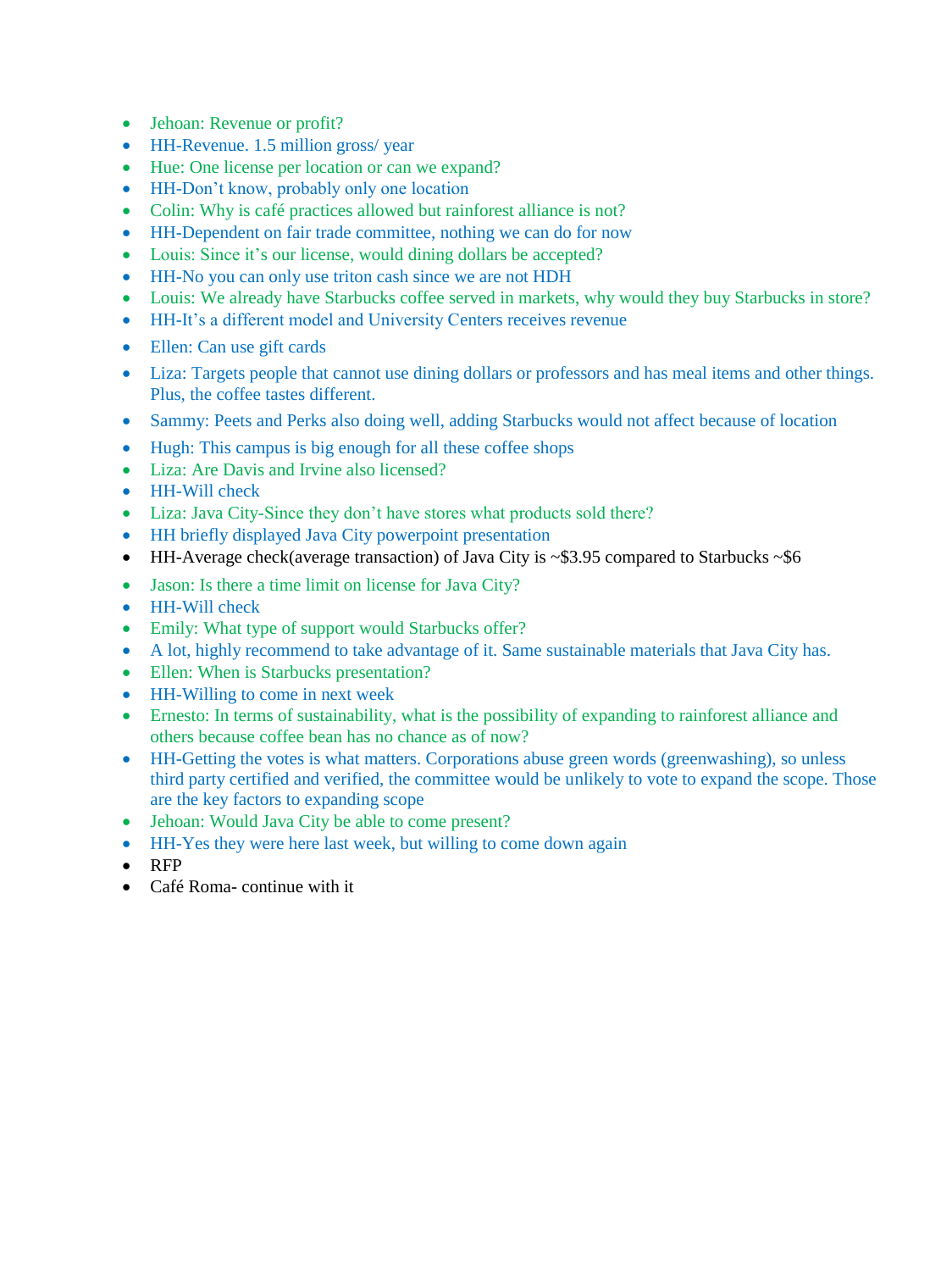- Jehoan: Will the price be lower (than Starbucks) for students if Java City is chosen?
- HH-Will check
- Sammy: Want both Starbucks and Java City presentations next week?
- Daniel: Starbucks next week
- Liza: Will students be considered for preferential hiring?
- HH-UCSD has the control so we can hire students
- Hue: Can we invite others to Starbucks meeting?
- Sammy:You should be the one to bring in feedback but yes you can invite them.
- Liza: Only invite people who have legitimate questions should come to meeting
- Jehoan: Java city has no licensing fee so we can still hire students?
- HH-Yes

### *Che Café update-Hugh Hagues read prepared email*

- Vandalized doors repaired ready for use
- Emergency light added
- Fire extinguisher cabinet and fire e added this Friday
- Max occupancy: 49 people outside sign will be installed Friday
- No smoking signs will be installed Friday
- Bathroom signs repaired
- Modern and safer signage
- Liza: Kitchen hood problem? Will check.
- Elyssa: Can't do hood until approval from fire marshal.
- Sammy: statement of IRS update sent out. Sharon will update
- Jehoan: Grant info?
- Jehoan: Can't remodel hood because in default, lax in terms of space, could we do same with kitchen remodeling? No because legality issue.
- Liza: have we signed for chicken yet?
- Not yet we need to confirm that there is enough space for mechanical requirements
- UCEN must be aware costs involved, The PC East Expansion changed air exhaust/ supply routes
- Jehoan: Will whole Café Roma space be remodeled?
- Yes with UCSD money
- Jehoan: Will bookstore Space be put on hold also?
- $\bullet$  No

#### **New Business**

- Tech Fee Balance: 9506.25
- Criteria for Tech fee approval: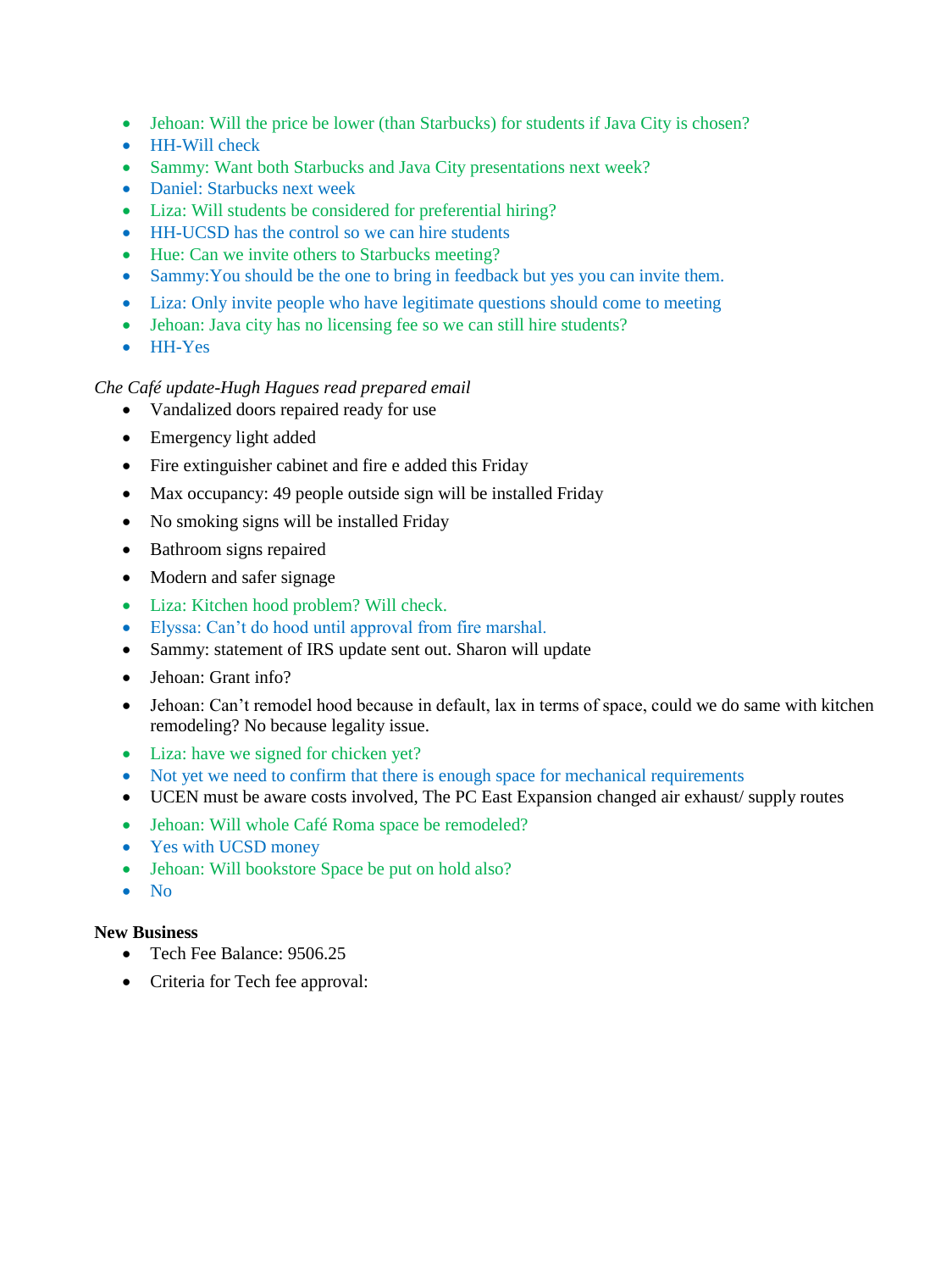- 1. No
- 2. No
- 3. Yes
- 4. Yes
- 5. Yes
- 6. Yes
- 7. Yes
- 8. Yes
- 9. No
- 10. Yes
	- Daniel: Motion to approve funding for \$180
	- Seconded by Liza
	- Daniel: Move to table mural for 3 weeks
	- Seconded by Liza and Ellen
	- Bring back Mural talk next week
	- Liza: could we do a mural contest for students, people could judge and pick best design? More about having a mural in the coming weeks

# **Old Business**

- Clarification of Che coop default
- Elyssa and Sammy drafting letter
- Sharon sent info about status, Sammy and Elyssa will compile so we can have full idea

# **Member Reports**

*HUE* 

- Recommendations warren college about updates/suggestions
- Will send to Sharon

## *ELLEN*

- Results of Marshall College Council coffee shop straw poll
- 10 Starbucks
- 1 Coffee Bean and Tea Leaf
- $\bullet$  4 Java City
- $\bullet$  5 abs

# *COLIN*

Pizza and sports: buffalo wild wings and wing stop majority but must consider vegetarian options